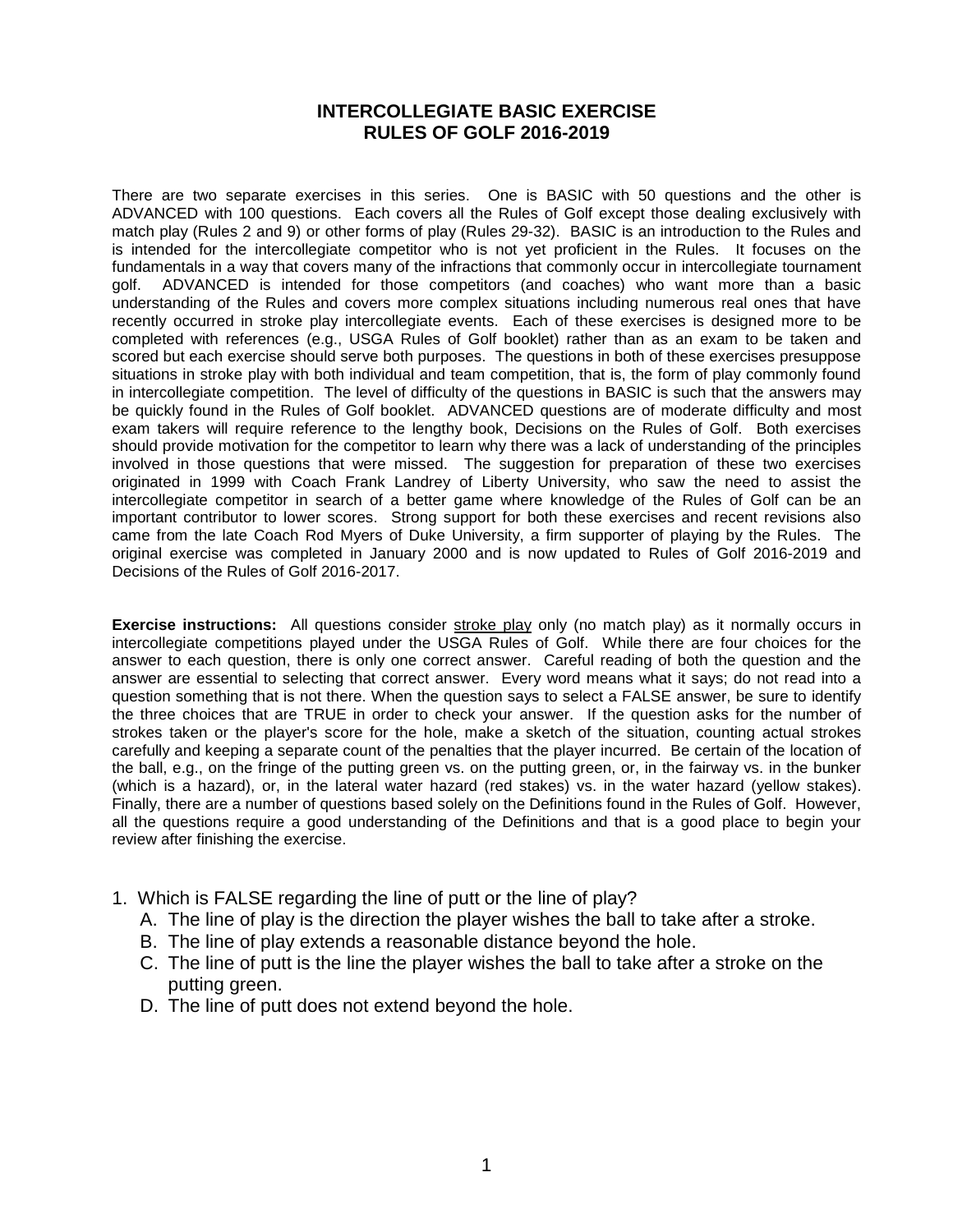2. After playing two strokes in heavy rain, a player's ball lies on the putting green. During the stroke of the first putt, a coach holds an umbrella over the player's head. For the second putt, since the grip of the putter is wet, the player wraps a towel around the grip. The putter strikes the ball twice in the course of the stroke but the ball is holed. What is the player's score for the hole?

- A. 5.
- B. 7.
- C. 9.
- D. The player is disqualified.

3. Casual water covers the lower half of the putting green where the player's ball lies. The nearest point of relief (point A), not nearer the hole or in a hazard, where the ball could be positioned so that the player has no interference by the casual water (complete relief) is several feet off the putting green in light rough. What is the ruling?

- A. The player is not entitled to relief in this situation.
- B. The ball may be lifted and placed at point A.
- C. The ball may be lifted and dropped at point A.
- D. The ball may be lifted and placed at the nearest point on the putting green that affords maximum available relief.
- 4. Which is FALSE regarding a bunker?
	- A. A ball is in a bunker when it lies in or any part of it touches the bunker.
	- B. The margin of a bunker extends vertically upwards.
	- C. Grass-covered ground within the bunker is not part of the bunker.
	- D. A bunker is a hazard that contains sand or the like.
- 5. Which is FALSE regarding proceeding under the unplayable ball Rule?
	- A. A ball is thought to be in the upper branches of a large tree but cannot be located; the player may drop a ball under penalty of one stroke within two club-lengths of the spot directly under the place where it is estimated to lie.
	- B. A ball that lies in a bunker is deemed unplayable; a ball must be dropped in the bunker if the player elects the option of dropping a ball within two club-lengths of where the ball lay.
	- C. A ball may be deemed unplayable at any place on the course except when the ball is in a water hazard.
	- D. A ball may be substituted for the original ball when proceeding under the unplayable ball Rule.

6. A player's ball is at rest on a putting green. In making a practice swing, the player accidentally strikes the ball causing it to move about 6-inches farther from the hole. The player plays the ball from its new position into the hole. What is the ruling?

- A. There is no penalty.
- B. There is a penalty of one stroke and the ball is holed.
- C. There is a penalty of two strokes and the ball is holed.
- D. There is a penalty of two strokes and the ball must be replaced.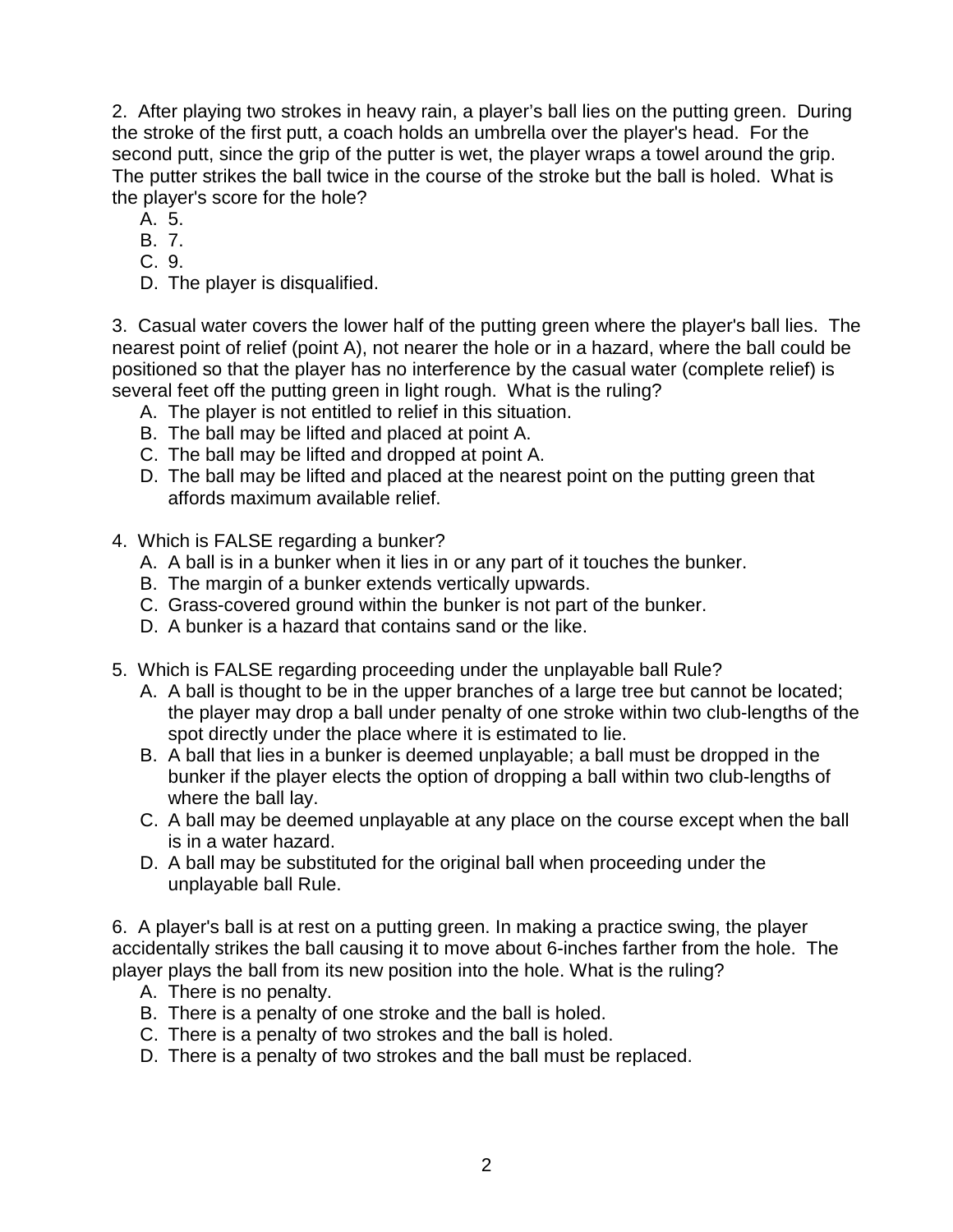7. A player's ball lies on a cart path covered with loose gravel. The player removes gravel close to the ball without moving the ball and plays it as it lies. What is the ruling?

- A. There is no penalty.
- B. There is a penalty of one stroke.
- C. There is a penalty of two strokes.
- D. There is a penalty of two strokes and the stroke must be replayed.

8. A player's ball is on the putting green. After the player starts the backswing for the stroke, the ball moves but the player did not cause the ball to move. Without discontinuing the stroke, the player strikes the moving ball. What is the ruling?

- A. There is no penalty and the ball is played as it lies.
- B. There is a penalty of one stroke and the ball is played as it lies.
- C. There is a penalty of one stroke; the stroke is cancelled and the ball must be replaced.
- D. There is a penalty of two strokes; the stroke is cancelled and the ball must be replaced.
- 9. Which is FALSE regarding ground under repair?
	- A. It includes material piled for removal and a hole made by a greenkeeper, even if not so marked.
	- B. Stakes or lines defining ground under repair are in such ground.
	- C. Stakes defining ground under repair are obstructions.
	- D. Grass cuttings left on the course that have been abandoned and are not intended to be removed are ground under repair.

10. A tee-marker interferes with the stance of a player when playing a provisional ball. The player moves the tee-marker to a new position only a few inches away and plays the provisional ball from within the teeing ground. Determining that the original ball is out of bounds, the player completes the hole with the provisional ball. What is the ruling?

- A. There is no penalty.
- B. There is a penalty of one stroke under the ball out of bounds Rule.
- C. There is a total penalty of three strokes; one stroke under the ball out of bounds Rule and two strokes for moving the tee-marker.
- D. The player is disqualified.

11. Which is FALSE regarding a ball lying on the fringe of a putting green either interfering with or assisting play?

- A. A may lift A's ball if A considers that it might interfere with the play of B.
- B. A may lift A's ball if A considers that it might assist the play of B.
- C. A may have B's ball lifted if A considers that it might interfere with A's play.
- D. A may have B's ball lifted if A considers that it might assist the play of another player.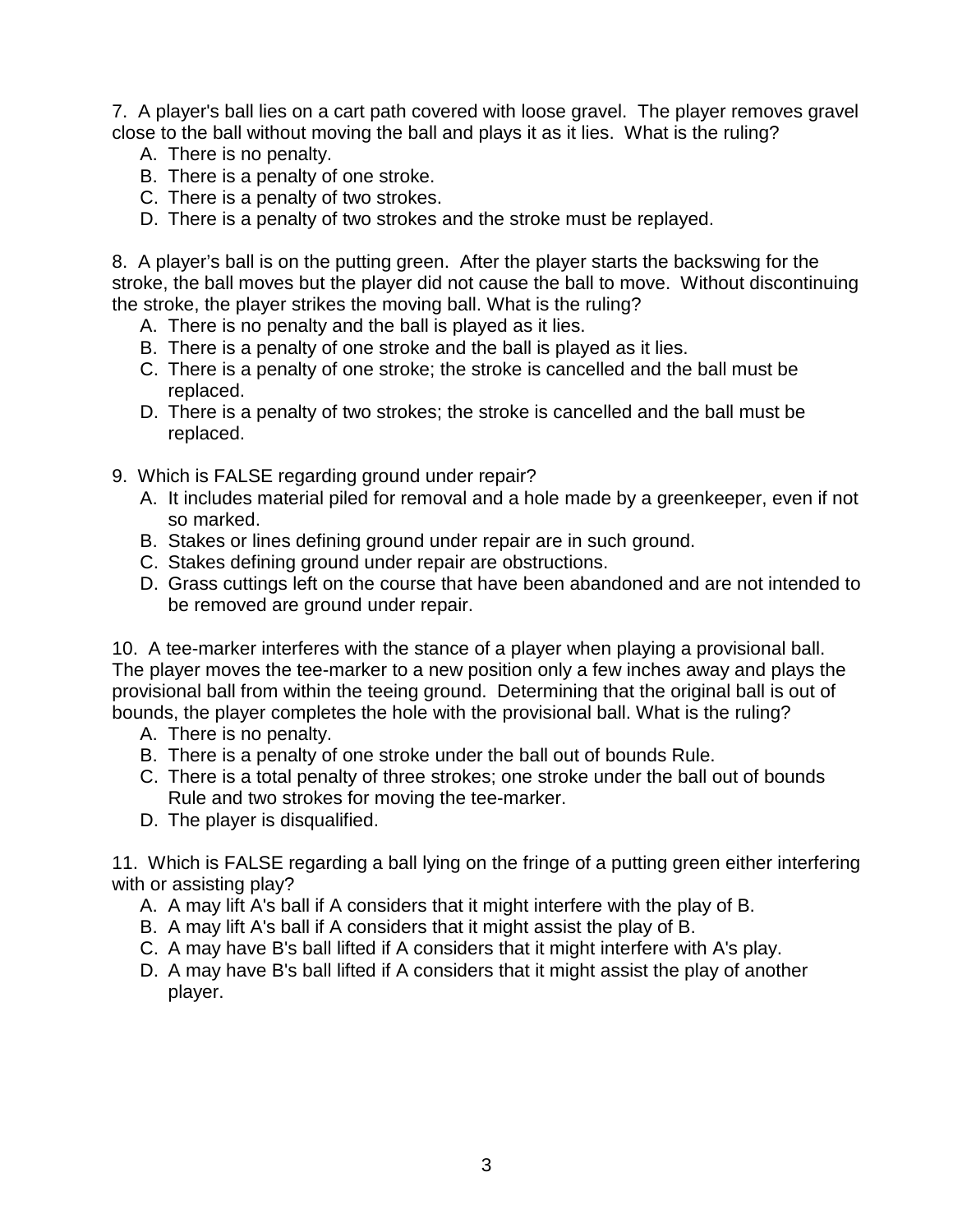12. A player's ball is lost in a lateral water hazard. There is a large bush near where the ball last crossed the margin of the hazard (point A) and it is physically impossible to drop a ball within two club-lengths of point A. Point B on the opposite margin of the hazard is determined such that it is equidistant from the hole. The player drops a ball within two club-lengths of point B and completes the hole. What is the ruling?

- A. The player has proceeded correctly; there is no penalty.
- B. The player has proceeded incorrectly; there is a total penalty of two strokes.
- C. The player has proceeded correctly; there is only a penalty of one stroke under the lateral water hazard Rule.
- D. The player has proceeded incorrectly, is in serious breach of the Rules and must correct the error or be disqualified.
- 13. Which does NOT result in a penalty of disqualification?
	- A. Returning a score card with a score for a hole higher than actually taken.
	- B. Arrives at his starting point more than five minutes after his starting time without exceptional circumstances preventing him from starting on time.
	- C. Not remaining throughout the round in the group arranged by the Committee when the Committee does not authorize or ratify the change.
	- D. Returning a score card without a marker's signature.
- 14. Which is TRUE regarding the putting green?
	- A. The player may touch the line of putt when moving sand and loose soil on the putting green and other loose impediments by picking them up or by brushing them aside without pressing anything down.
	- B. If the player's ball does not lie on the putting green, an old hole plug or damage to the putting green caused by the impact of a ball may not be repaired.
	- C. If a ball or ball-marker is accidentally moved in the process of repairing a ball mark on the putting green, there is always a penalty of one stroke.
	- D. If a player makes a stroke while another ball is in motion after a stroke from the putting green, there is always a penalty of two strokes.
- 15. Which is TRUE regarding a ball unfit for play?
	- A. If a ball breaks into pieces as a result of a stroke, the stroke counts.
	- B. If a player fails to comply with the required procedure for determining if a ball is unfit for play, there is a penalty of two strokes.
	- C. A ball is unfit for play if it is visibly cut or cracked or its surface scraped.
	- D. When a ball is lifted from the fringe of a putting green to determine if it is unfit for play, it may not be cleaned.
- 16. Which is NOT a burrowing animal?
	- A. A rabbit.
	- B. A mole.
	- C. A dog that digs a hole.
	- D. A salamander.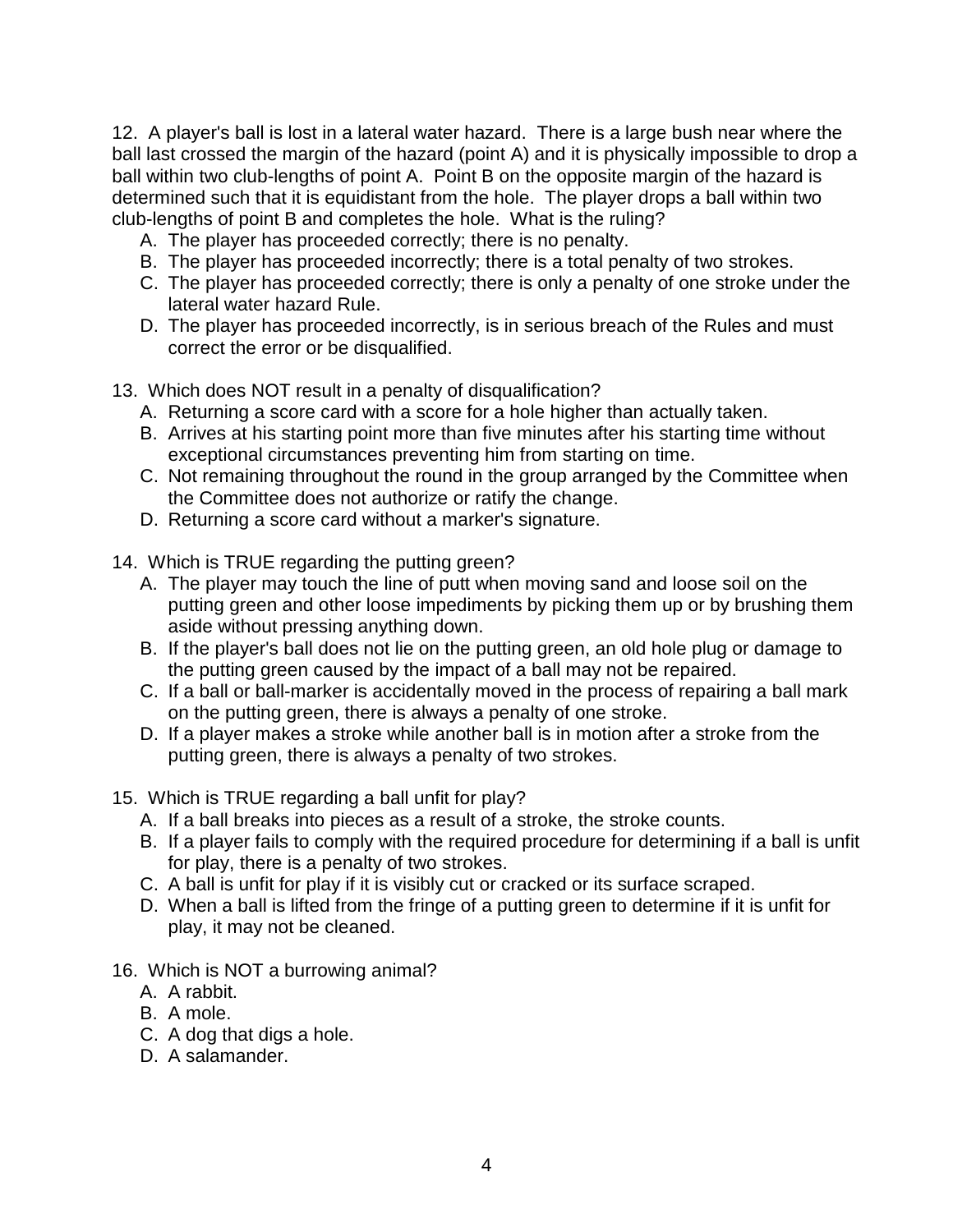17. A player plays a tee shot on a long par-3 to an island green that is surrounded by a pond marked as a water hazard (yellow stakes and yellow lines). The ball bounces over the putting green into the hazard and is lost. The player mistakenly thinks that the water hazard is a lateral water hazard (red stakes and red lines). The player drops a ball within two club-lengths of where the original ball last crossed the margin of the hazard, no nearer the hole, according to the lateral water hazard Rule. The player completes the hole. What is the ruling?

- A. There is only a penalty of one stroke under the lateral water hazard Rule.
- B. There is a penalty of one stroke under the lateral water hazard Rule and a penalty of two strokes for playing from a wrong place but not a serious breach.
- C. There is a penalty of one stroke under the lateral water hazard Rule and a penalty of two strokes for playing from a wrong place; the player must correct the error by playing a second ball in accordance with the water hazard Rule.
- D. There is a penalty of two strokes for playing from a wrong place and there is a serious breach of the Rules; the player must correct the error by playing out the hole with a second ball played in accordance with the water hazard Rule incurring an additional penalty stroke under that Rule.

18. After the Committee suspends play because of heavy rain, the position of a player's ball is not marked nor is the ball lifted from a putting green. When play is resumed, the player finds the ball in a bunker. What is the ruling?

- A. The original ball must be played from the bunker.
- B. The original ball must be replaced on the putting green.
- C. A ball must be placed on the spot from which the original ball was moved.
- D. The player may play the original ball from the bunker or the putting green.
- 19. Which is FALSE regarding advice?
	- A. Information on the Rules is advice.
	- B. Information on the position of the flagstick on the putting green is not advice.
	- C. Information on the position of hazards is not advice.
	- D. Advice is any suggestion that could influence a player in the choice of a club.
- 20. Which is TRUE regarding a score card?
	- A. If a player returns a card with an incorrect total score that is lower than actually taken, the player is disqualified.
	- B. No alteration may be made on a card after the player has returned it to the Committee.
	- C. If more than one marker records the scores, only one of them is responsible for signing the card.
	- D. After each hole, a marker must check the score with the player and record it.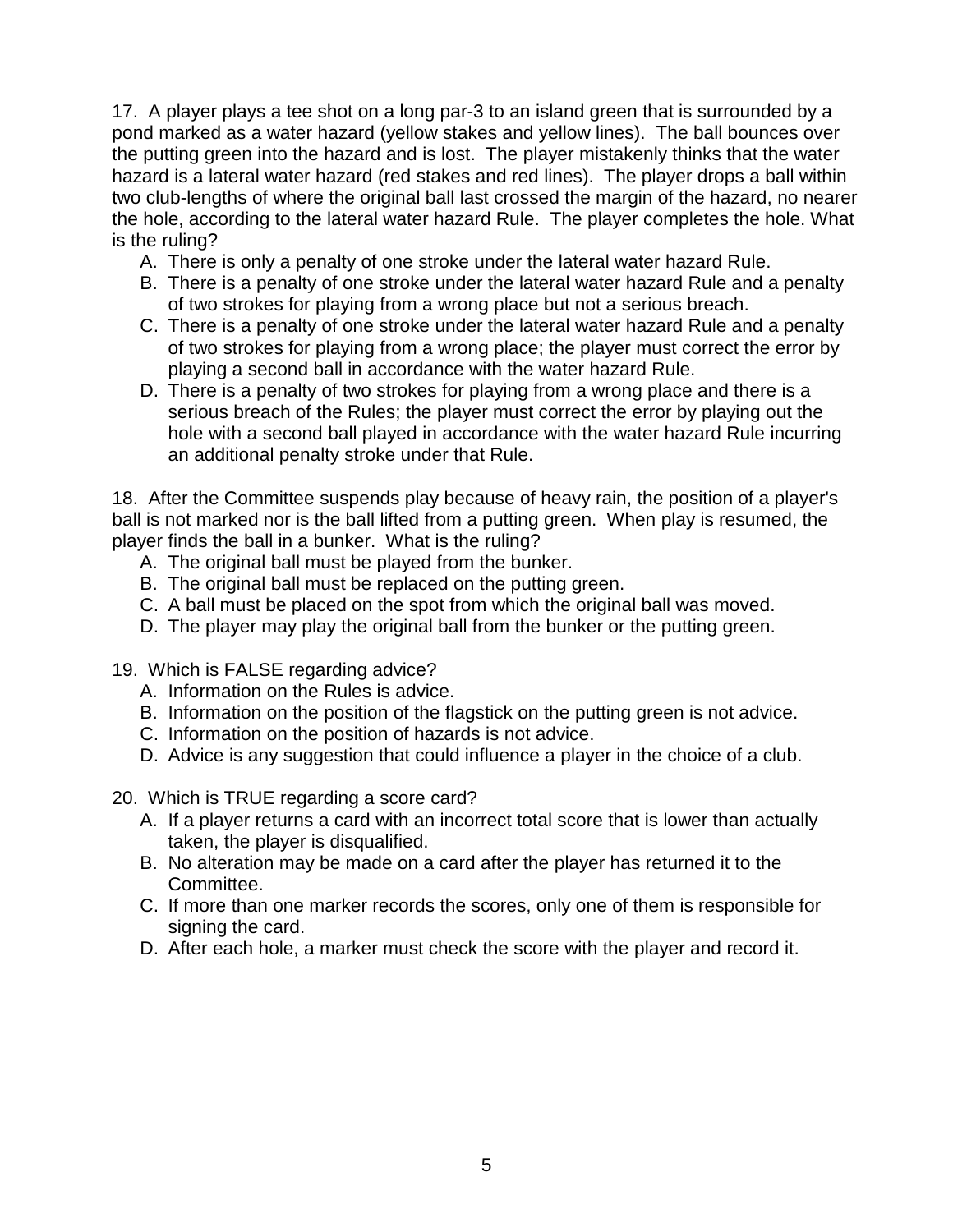21. A's ball lies on the fringe of a putting green 20-feet from the hole. B's ball lies on the putting green 25-feet from the hole. A plays first, but before the ball comes to rest, B putts and the two balls in motion collide. What is the ruling?

- A. There is no penalty; the strokes count and each ball must be played as it lies.
- B. B incurs a penalty of two strokes; the strokes count and the balls must be played as they lie.
- C. There is no penalty; A's ball must be played as it lies and B's stroke is cancelled, the ball replaced, and the stroke replayed.
- D. A incurs a penalty of two strokes; A's ball must be played as it lies; B's stroke is cancelled, the ball replaced, and the stroke replayed.
- 22. Which is TRUE regarding a provisional ball?
	- A. It becomes the ball in play if it is played from a place where the original ball is found or nearer the hole than that place.
	- B. It becomes the ball in play if it is played from a place where the original ball is likely to be or nearer the hole than that place.
	- C. It may be played after the player has gone forward to search.
	- D. Penalty strokes incurred solely in playing a provisional ball subsequently abandoned count in a player's score.

23. With the flagstick in the hole, A's ball is putted from the fringe of the putting green. After the stroke and while the ball is in motion, thinking that A's ball might strike the flagstick, B walks over to the hole and removes the flagstick without A's authority. A's ball strikes the end of the flagstick as it is removed from the hole and comes to rest one foot past the hole. What is the ruling?

- A. There is no penalty; A's ball is played as it lies.
- B. B incurs a penalty of two strokes; A's stroke is cancelled and replayed.
- C. B incurs a penalty of two strokes; A's ball must be played as it lies.
- D. A incurs a penalty of two strokes; A's ball must be played as it lies.

24. Which club is BOTH damaged in the normal course of play and unfit for play and thus may be replaced if the damage occurred during the stipulated round?

- A. A driver with a shaft slightly bent in making a stroke.
- B. A wedge with a loft altered to that of a 9-iron in making a practice stroke.
- C. A putter with a clubhead that is loosened while "slamming" it into a bag.
- D. A 5-iron with a clubhead that is loosened in making a practice swing.
- 25. Which is FALSE regarding a player's ball in play and at rest moved?
	- A. In the act of marking the position of the ball, a player drops a towel that causes the ball to move; there is a penalty of one stroke.
	- B. If a player's ball (lying on the putting green) moves as a result of the player's lifting a small twig resting against the ball, there is no penalty.
	- C. In removing a rake from the sloping side of a bunker, a player causes the ball that was resting against the rake to roll down the slope; there is no penalty.
	- D. In the removing the coin marking the position of the ball, the player accidentally dropped the coin causing the ball to move; there is no penalty.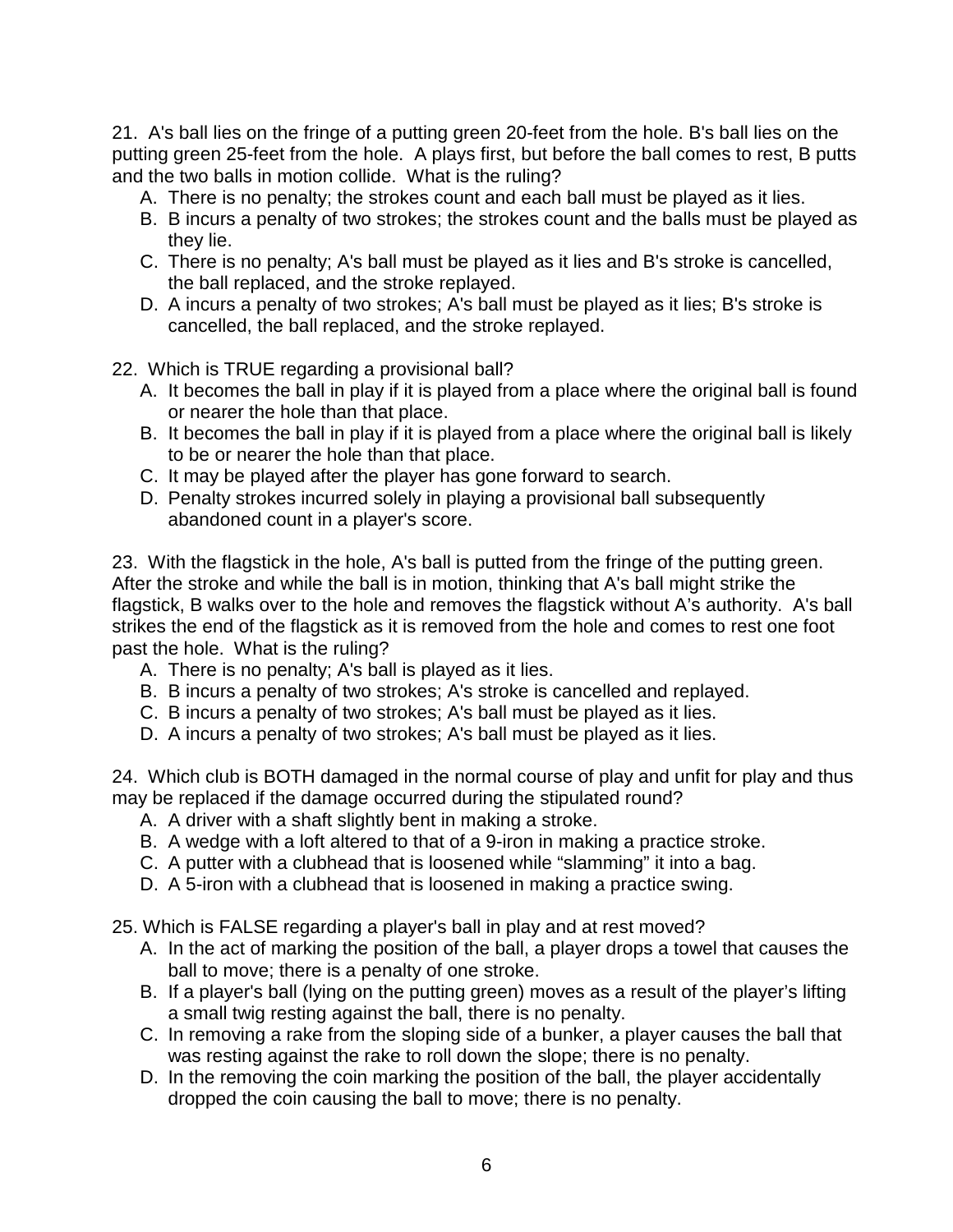- 26. Which is NOT ALLOWED when a player's ball lies in a hazard?
	- A. Testing the condition of a similar hazard.
	- B. Touching an obstruction in the hazard with a club.
	- C. Touching an obstruction in the hazard with his hand.
	- D. Prior to the stroke, touching any grass or growing thing with a club.

27. A player plays a provisional ball from the teeing ground. After a brief search, a ball is found in the rough with markings similar to those of the player. The player plays the ball and lifts the provisional ball. Then it is discovered that the ball played from the rough is a wrong ball. The original ball is not found. What is the ruling?

- A. The player must return to the teeing ground and put a ball into play; there is a total penalty of three strokes.
- B. The player must return to the teeing ground and put a ball into play; there is a total penalty of four strokes.
- C. The player must replace the provisional ball on the spot from which it was lifted; there is a total penalty of four strokes.
- D. The player must replace the provisional ball on the spot from which it was lifted; there is a total penalty of five strokes.
- 28. Which is a ball in play?
	- A. One substituted for the ball in play when such substitution is not permitted.
	- B. One that is out of bounds.
	- C. One that is lost.
	- D. One that is lifted.
- 29. Which is FALSE regarding a player's actions if the player's ball is in a water hazard?
	- A. If the player's ball is believed to be covered by loose impediments to the extent that he cannot find or identify it, he may, without penalty, touch or move loose impediments in order to find or identify the ball.
	- B. The player believes that the ball is lying in water; a club may be used to probe for it and if the ball is accidentally moved by the club, it must always be replaced.
	- C. If a player has reason to believe a ball at rest is his and it is necessary to lift the ball in order to identify it, he may lift the ball without penalty, in order to do so.
	- D. The player may touch or bend long grass but only to the extent necessary to find and identify the ball, provided that this does not improve the lie of the ball, the area of intended swing or stance or the line of play.
- 30. Which is TRUE regarding casual water?
	- A. Dew is casual water.
	- B. Manufactured ice is casual water.
	- C. Snow, natural ice and frost are either casual water or loose impediments at the option of the player.
	- D. Casual water is any temporary accumulation of water on the course that is visible before or after the stance is taken and is not in a water hazard.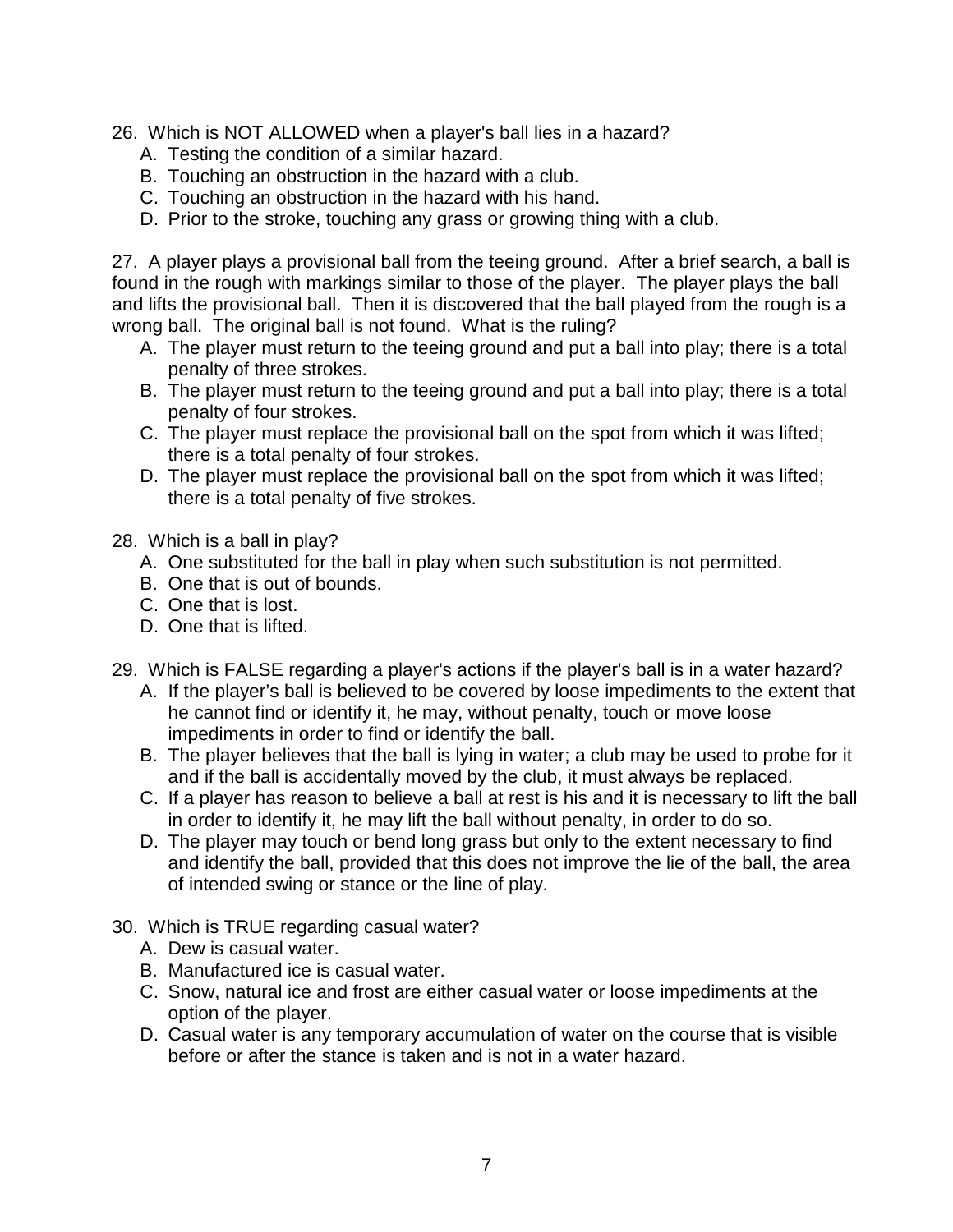31. A player's ball lies buried in a large bunker. After the player's first stroke in the bunker, the ball comes to rest 10-yards away in another part of the bunker. The player rakes the area where the ball originally lay and carries the rake to the ball's new position. There, the player accidentally drops it, causing the ball to move without altering the original lie. Replacing the ball where it lay before being moved, the player plays out of the bunker. What is the ruling?

- A. There is no penalty.
- B. There is a penalty of one stroke for accidentally causing the ball to move.
- C. There is a penalty of two strokes for replacing the ball after it was moved.
- D. There is a total penalty of three strokes for accidentally causing the ball to move and for raking the bunker.

32. Two balls lie adjacent to a line defining a lateral water hazard. A's ball is outside the hazard and B's ball is inside the hazard. Inside the hazard, there is a large fixed iron stake that interferes with the swing and line of play of each player. Each player takes relief under the obstruction Rule and the balls are played. What is the ruling?

- A. There is no penalty.
- B. A incurs a penalty and B incurs no penalty.
- C. B incurs a penalty and A incurs no penalty.
- D. Both A and B incur a penalty.

33. A coach accidentally steps on a player's ball in the fairway and embeds it. What procedure MUST the player follow?

- A. Play the ball as it lies.
- B. Place the ball in the nearest lie most similar to the original lie that is not more than one club-length from the original lie, not nearer the hole and not in a hazard.
- C. Place the ball as near as possible to where it lay but not nearer the hole.
- D. Drop the ball as near as possible to where it lay but not nearer the hole.
- 34. Which is TRUE regarding a player playing a wrong ball or a substituted ball?
	- A. A wrong ball is played from a fairway; if the player corrects the error before playing from the next teeing ground, there is no penalty.
	- B. A wrong ball is played from a fairway; if the player does not correct the error before playing from the next teeing ground, there is a penalty of two strokes.
	- C. When not permitted, a player substitutes a ball for the ball in play; if the ball is played, there is a penalty of two strokes and the error must be corrected.
	- D. A player incorrectly substitutes a ball; if the ball is played, there is a penalty of two strokes and the error may not be corrected.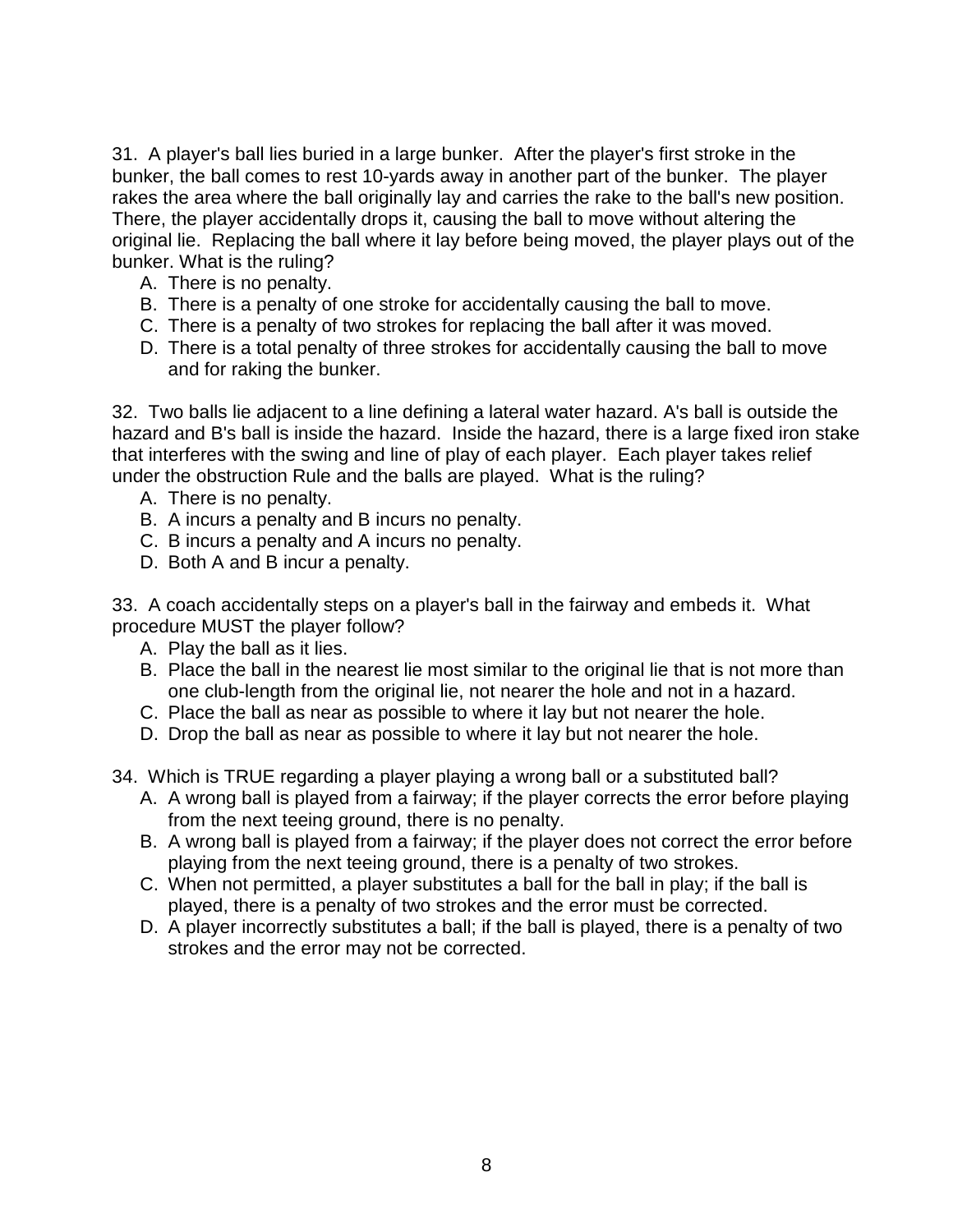- 35. Which is FALSE regarding water hazards?
	- A. In order to treat a ball struck toward a water hazard as lost in the hazard, it must be known or virtually certain that the ball lodged in it.
	- B. A ball is struck toward a water hazard and not found; in the absence of knowledge or virtually certainty that it is lost in the hazard, the lost ball Rule applies.
	- C. If a ball lies in a water hazard, the player may play a ball as nearly as possible at the spot from which the original ball was last played.
	- D. If a ball is lifted from a water hazard in taking relief, it may not be cleaned before it is dropped.

36. A tee shot on a par-3 hole comes to rest on a severely sloping bank inside a water hazard. When taking a stance, the player pushes up sand on the downhill side of the ball to create a level stance. Before playing the stroke, the player stumbles and sticks a club in the sand to prevent falling. During the backswing for the stroke, the club removes a small mound of sand behind the ball. The player plays the ball out of the hazard into the hole. What is the player's score for the hole?

- A. 2.
- B. 4.
- C. 6.
- D. 8.

37. Which is FALSE regarding abnormal ground conditions?

- A. A player should determine the nearest point of relief by using the club with which he would have made his next stroke if the condition were not there to simulate the address position, direction of play and swing for such a stroke.
- B. When a ball lies on a putting green, there is no relief without penalty from such a condition on the putting green intervening on the line of putt.
- C. When a ball lies in a water hazard, there is no relief without penalty from interference by an abnormal ground condition.
- D. A ball may be cleaned without penalty when it is lifted and relief is taken from an abnormal ground condition.

38. A movable water hazard stake interferes with the swing of a player whose ball is in the hazard. The player plays the ball as it lies without removing the stake. Then, a coach says that it is permissible to move the stake under the obstruction Rule. The player announces his decision to invoke Rule 3-3 (second ball played when in doubt as to procedure in stroke play). The player also announces which ball he wishes to count. The player moves the stake and plays a second ball from the spot where the original ball lay. What is the ruling?

- A. There is no penalty; the score with the original ball counts.
- B. There is no penalty; the score with the second ball counts.
- C. The player incurs a penalty of two strokes for playing a second ball because it was played after the doubt had arisen; the score with the original ball counts.
- D. The player incurs a penalty of two strokes for playing a second ball because the stroke was played after the doubt had arisen; the score with the second ball counts.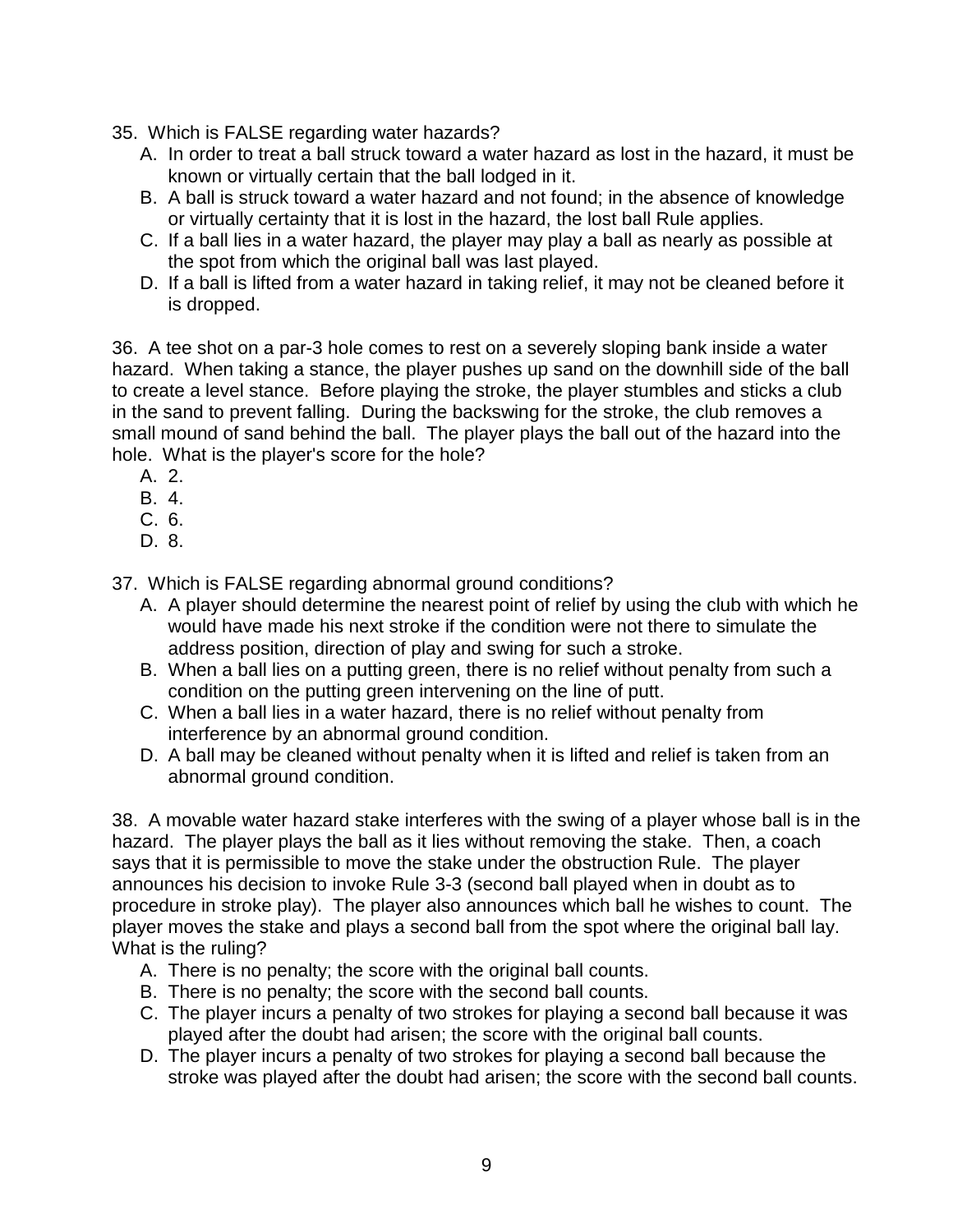- 39. Which is FALSE regarding a situation where the player is required to drop a ball?
	- A. If any other person than the player drops the ball and the player plays it, there is a penalty of one stroke.
	- B. If the player drops the ball in an improper manner and plays it, there is a penalty of one stroke.
	- C. If the dropped ball strikes the player's foot on each of the first two drops, there is no penalty and the ball must be re-dropped.
	- D. If the dropped ball touches the player's equipment after it strikes the ground, there is a penalty of one stroke and the ball must be re-dropped.

40. A bunker is entirely covered with casual water to a shallow depth. The player's ball lies in the water within reach near the edge of the bunker. What is the ruling?

- A. The ball may be lifted and dropped without penalty in the bunker as near as possible to the spot where the ball lay, but not nearer the hole, on a part of the course that affords maximum available relief from the casual water.
- B. A substituted ball may be dropped without penalty in the bunker as near as possible to the spot where the ball lay, but not nearer the hole, on a part of the course that affords maximum available relief from the casual water.
- C. The ball may be lifted and dropped without penalty outside the bunker keeping the point where the ball lay between the hole and the spot where the ball is dropped.
- D. A substituted ball may be dropped without penalty outside the bunker keeping the point where the ball lay between the hole and the spot where the ball is dropped.
- 41. Which is NOT an abnormal ground condition?
	- A. Casual water in a bunker.
	- B. A hole or a cast out of bounds made by a mole.
	- C. A runway in the rough made by a reptile.
	- D. Ground under repair in a water hazard.
- 42. Which is TRUE regarding water hazards?
	- A. Water hazards must be defined by red stakes or lines; lateral water hazards must be defined by yellow stakes or lines.
	- B. The margin of a water hazard extends vertically upwards but not downwards.
	- C. Stakes and lines defining the margins of water hazards are obstructions and are not in the hazard.
	- D. A water hazard is any sea, lake, pond, river, ditch, surface drainage ditch or other open water course (whether or not containing water) and anything of a similar nature on the course.
- 43. Which action results in a penalty of disqualification?
	- A. Placing a golf bag next to the line of putt with the intent to deflect the wind.
	- B. Agreeing with another player during a round not to hole out short putts.
	- C. Making a stroke at a short putt and purposely deflecting the moving ball.
	- D. Purposely deflecting a dropped ball before it comes to rest.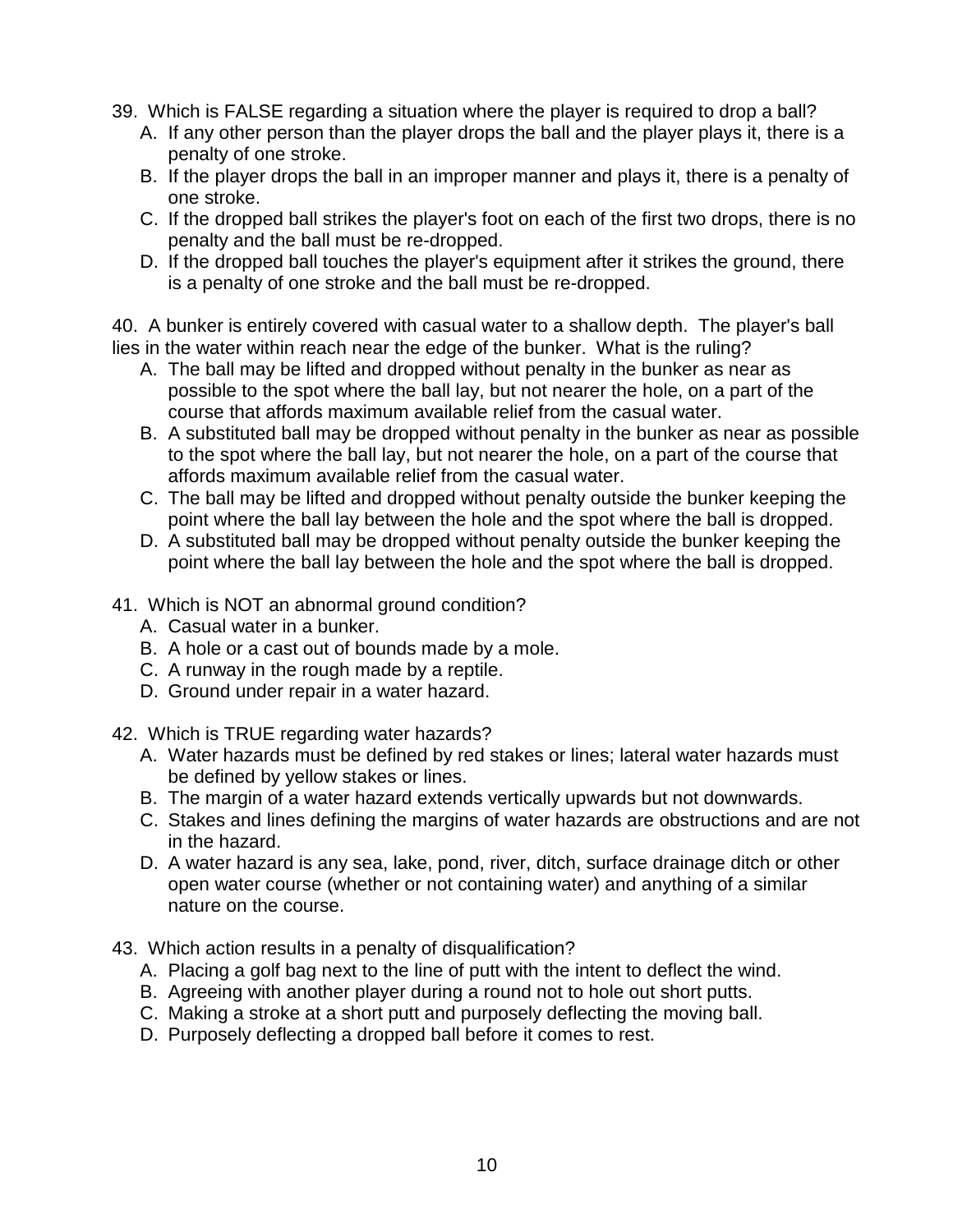- 44. Which is FALSE regarding the definition of equipment?
	- A. Any ball that the player has played at the hole being played is not equipment.
	- B. Anything used, worn, held or carried by the player is equipment.
	- C. Any small object, such as a coin or a tee, when used to mark the position of the ball is not equipment.
	- D. Any small object, such as a coin or a tee, when used to mark the extent of an area in which a ball is to be dropped is not equipment.

45. A player's ball is lost in a pump house that lies in the rough in bounds. What is the ruling?

- A. A ball must be played with a stroke and distance penalty under the lost ball Rule.
- B. A ball may be substituted and relief taken under any of the options of the unplayable ball Rule; the spot where the ball came to rest in the structure must be determined; the ball is deemed to lie there for the purpose of taking relief.
- C. A ball may be substituted and relief taken without penalty under the obstruction Rule; the spot where the ball came to rest in the structure must be determined and the ball is deemed to lie there for the purpose of taking relief.
- D. A ball may be substituted and relief taken without penalty under the obstruction Rule; the spot where the ball last crossed the outermost limits of the structure must be determined and the ball is deemed to lie there for the purpose of taking relief.

46. On the fringe, A's ball interferes with B's play and B requests that A's ball be lifted. A marks the ball's position, lifting and cleaning it. B plays a stroke moving A's marker. A replaces the lifted ball ahead of the moved marker and plays it. What is the ruling?

- A. There is no penalty.
- B. There is a penalty of one stroke.
- C. There is a penalty of two strokes.
- D. There is a penalty of three strokes.
- 47. Which is TRUE regarding advice and indicating the line of play or putt?
	- A. During a suspension of play, a player may ask for advice from anyone in the competition and may also give advice to anyone in the competition.
	- B. A player may position a coach close to the line of play for the purpose of indicating the line of play while the stroke is being made for a ball not on the putting green.
	- C. When the player's ball is on the putting green, the player's coach may point out the line of putt during the stroke but the line must not be touched.
	- D. When the player's ball is off the putting green, a mark may be placed with the player's knowledge to indicate the line of play and remain there during the stroke.